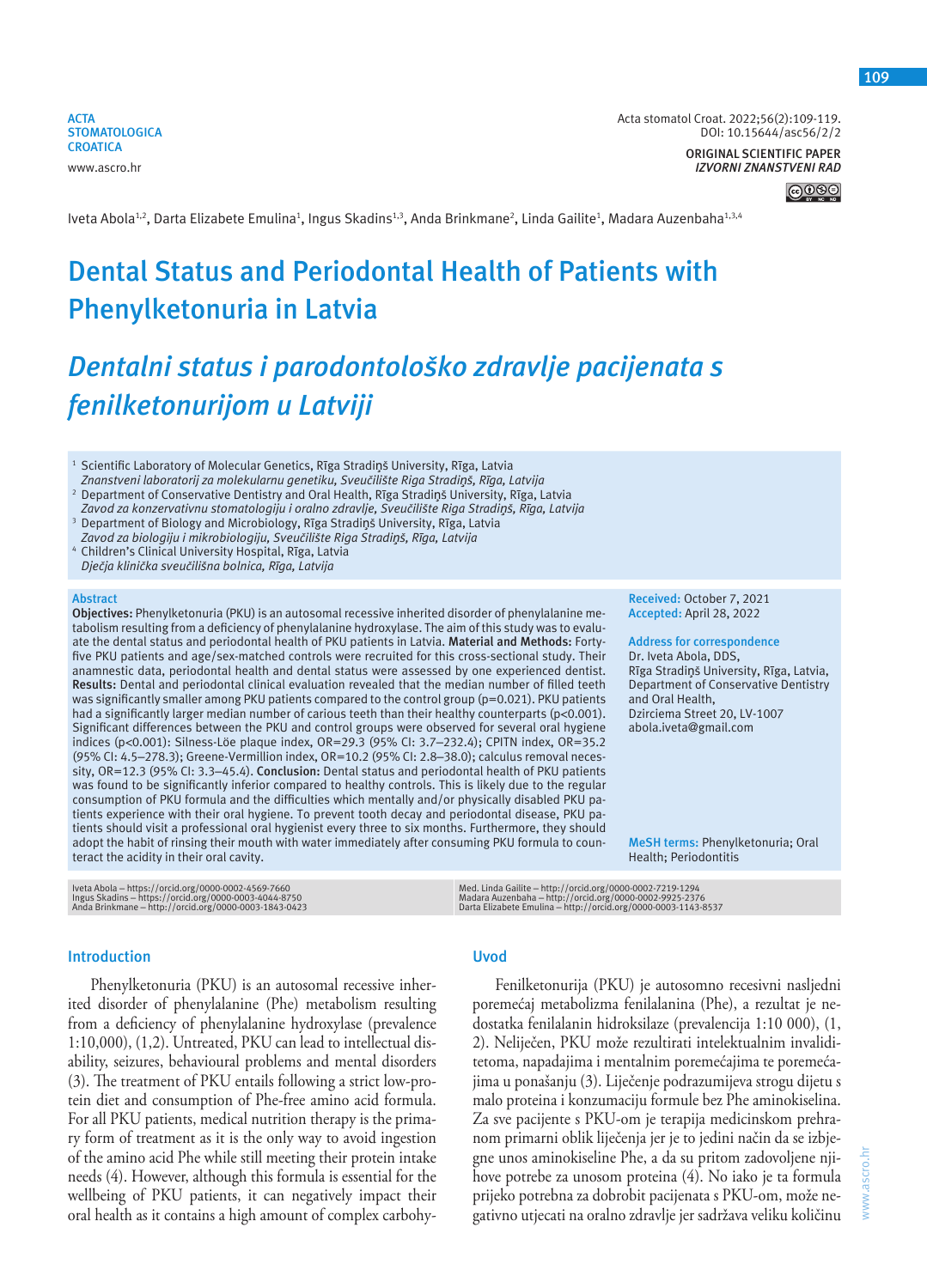drates. There are two types of complex carbohydrates – starch and fibre. Salivary and bacterial amylases in human saliva hydrolyse starches into maltose, maltotriose and low-molecular dextrins (5). In high concentrations, these by-products serve as excellent substrates for bacteria that are used in acid production. An increased acidity in oral cavity too often or for prolonged periods of time results in demineralisation of tooth structures. This process is known as dental caries, and all PKU patients are susceptible to higher levels of caries activity due to their dietary needs (5).

Furthermore, patients with mental and/or developmental problems, as seen in PKU patients diagnosed later in life or in cases of poor diet compliance, are likely to find it difficult to sustain adequate dental hygiene (6). Thus, based on their nutritional needs and possible inability to properly brush their teeth, the oral health of PKU patients is likely to be inferior to healthy controls.

Oral health encompasses a range of diseases and conditions. The current study focused on assessment of subjects' dental status (identification of decayed, missing and filled teeth), oral hygiene habits (frequency of tooth brushing, use of additional oral hygiene tools and fluoride supplements) and evaluation of subjects' periodontal health by means of clinical examination and oral hygiene indices. Periodontal disease is a multifactorial chronic inflammatory condition of periodontium (the supporting structures of teeth) caused mainly by dysbiosis of oral microflora, in which periodontal pathogens thrive. If left untreated, periodontal disease results in irreversible localised or generalised alveolar bone loss due to constant inflammatory processes in periodontium. Bacteria are the main etiological factor of periodontal disease; however, the severity of periodontal lesions can be influenced by numerous environmental factors and acquired diseases. There can also be a certain degree of genetic predisposition to periodontal disease (7,8). In most cases, incorrect and/or irregular tooth brushing coupled with a failure to use interdental cleaning products is the direct cause of periodontal disease development since perfect conditions for bacteria to flourish in persistent dental plaque and calculus are thus created (9,10). Another important factor that influences oral health is salivary flow. Saliva is a very important protective factor in oral cavity. Individuals with a low unstimulated salivary flow rate are more susceptible to dental caries because their saliva contains less of the main salivary buffer bicarbonate, as its concentration in saliva is proportional to flow rate. Lowered salivary production also predisposes individuals to xerostomia (dry mouth syndrome) and ensures that clearance of food from the mouth is delayed (11).

Since there is only a limited number of reports on the oral health of PKU patients, one of the main objectives of the present study was to investigate the dental status and periodontal health of PKU patients aged 12 years or older in Latvia. An Evaluation of the dental-medical history and the assessment of their permanent teeth and periodontal tissues were carried out.

složenih ugljikohidrata. Dvije su vrste složenih ugljikohidrata – škrob i vlakna. Slina i bakterijske amilaze hidroliziraju škrob u maltozu, maltotriozu i niskomolekularne dekstrine (5). Ti nusproizvodi u visokim koncentracijama izvrsni su supstrati za bakterije u proizvodnji kiselina. Prečesto ili dulje povećana kiselost u usnoj šupljini demineralizira zubne strukture. Taj je proces poznat kao zubni karijes, a svi pacijenti s PKU-om, zbog svojih prehrambenih potreba, predisponirani su za višu razinu karijesne aktivnosti (5).

Nadalje, pacijentima s mentalnim i/ili razvojnim problemima – poput pacijenata s PKU-om dijagnosticiranim kasnije u životu ili u slučaju lošega pridržavanja prehrane – vjerojatno će biti teško održavati odgovarajuću higijenu zuba (6). Zato će, na temelju njihovih prehrambenih potreba i nemogućnosti pravilnoga pranja zuba, oralno zdravlje tih pacijenata vjerojatno biti lošije u usporedbi sa zdravom kontrolnom skupinom.

Oralno zdravlje obuhvaća niz bolesti i stanja. Aktualno istraživanje bilo je usmjereno na procjenu dentalnoga statusa ispitanika (prepoznavanje zuba s karijesom, izvađenih zuba i zuba s ispunima), navike oralne higijene (učestalost pranja zuba, korištenje dodatnih oralnih higijenskih sredstava i dodataka fluora) i procjenu parodontološkoga zdravlja ispitanika s pomoću kliničkog pregleda i indeksa oralne higijene. Parodontitis je multifaktorijalno kronično upalno stanje parodonta (potpornih struktura zuba) prouzročeno uglavnom disbiozom oralne mikroflore u kojoj se razvijaju parodontni patogeni. Ako se ne liječi, parodontitis rezultira nepovratnim lokaliziranim ili generaliziranim gubitkom alveolarne kosti zbog stalnih upalnih procesa u parodontu. Bakterije su glavni etiološki čimbenik parodontitisa, no na težinu parodontoloških lezija mogu utjecati mnogobrojni okolišni čimbenici i stečene bolesti. Također može postojati određeni stupanj genetske predispozicije(7, 8). U većini slučajeva, nepravilno i/ ili neredovito pranje zuba u kombinaciji s nekorištenjem interdentalnih pomagala za čišćenje, izravni je uzrok pojave parodontitisa jer se stvaraju savršeni uvjeti za razvoj bakterija u zubnome plaku i kamencu (9, 10).Drugi važan čimbenik koji utječe na oralno zdravlje jest protok sline. Naime, slina je vrlo važan zaštitni čimbenik u usnoj šupljini. Osobe s niskim nestimuliranim protokom sline osjetljivije su na zubni karijes jer je u njihovoj slini manje puferskoga bikarbonata s obzirom na to da je njegova koncentracija proporcionalna brzini protoka. Smanjena proizvodnja sline također predisponira pojedince na kserostomiju (sindrom suhih usta) i pogoduje odgođenom uklanjanju hrane iz usta (11).

Budući da postoji samo ograničeni broj izvješća o oralnome zdravlju pacijenata s PKU-om, jedan od glavnih ciljeva ovoga rada bio je u Latviji istražiti dentalni status i parodontološko zdravlje takvih pacijenata u dobi od 12 ili više godina. Obavljena je procjena medicinske i stomatološke anamneze pacijenata te procjena njihovih trajnih zuba i parodonta.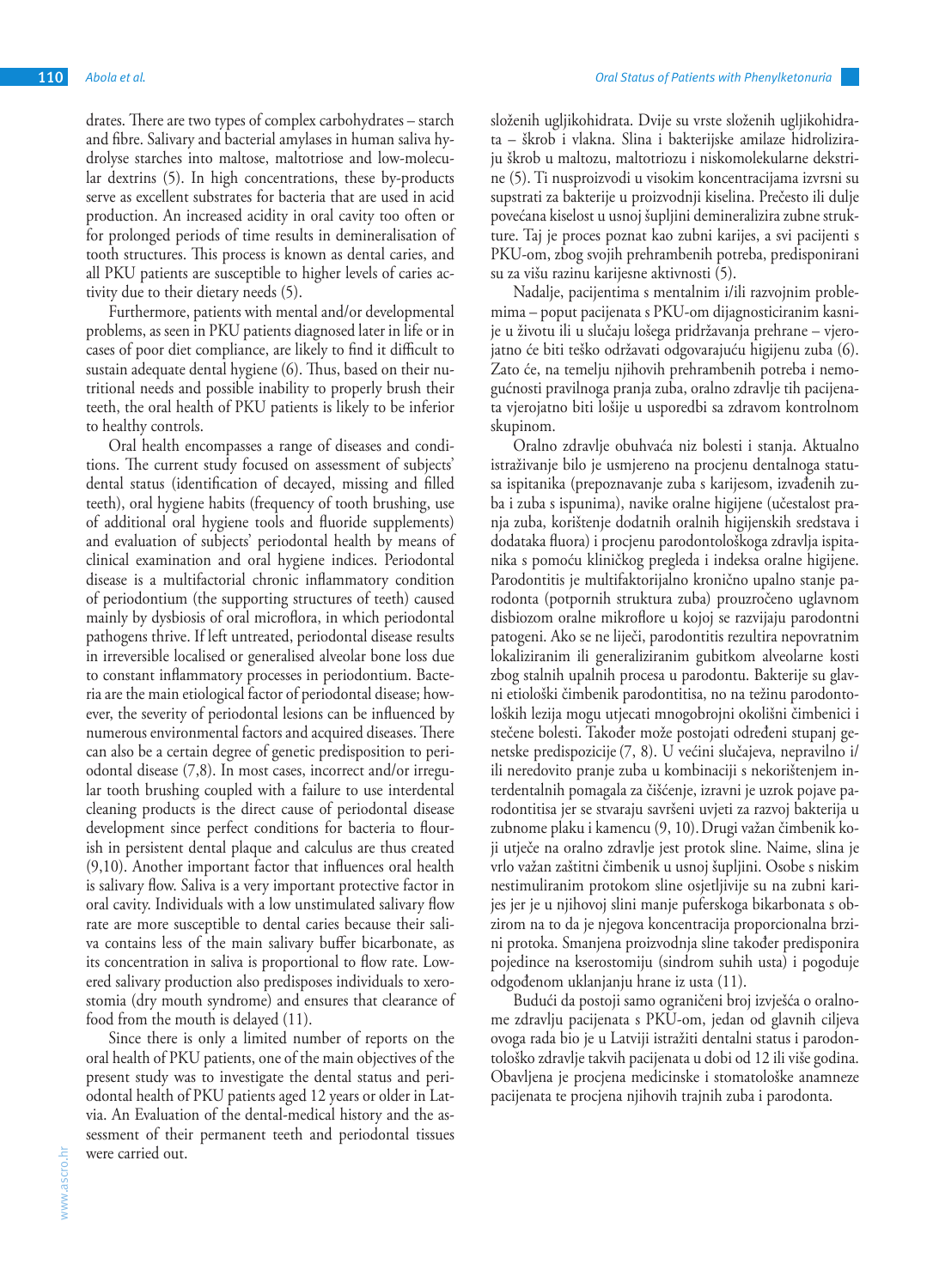#### **Material and methods**

## **Ethics**

Approval for this study was granted by the Central Medical Ethics Committee and Genome Research Council of Latvia prior to data collection. The study was conducted according to the Helsinki Declaration. All possible risks, objectives, and benefits of involvement in the study were carefully explained to every participant or the parents of minor age participants and mentally disabled patients. Before participation in research, each participant or their representative(s) filled out a questionnaire (Appendix 1).

## **Materijali i metode**

### Etičko odobrenje

Odobrenje za istraživanje dali su Središnji odbor za medicinsku etiku i Vijeće za istraživanje genoma Latvije prije prikupljanja podataka. Istraživanje je provedeno prema Helsinškoj deklaraciji. Svi mogući rizici, ciljevi i koristi od uključivanja u istraživanje pomno su objašnjeni svakom sudioniku ili roditeljima maloljetnih sudionika i mentalno invalidnih pacijenata. Svaki sudionik ili njegov predstavnik na početku je ispunio upitnik (prilog 1.).

#### **Appendix 1 Dodatak 1.**

The questionnaire contained inquiries about: • Upitnik je sadržavao pitanja o:

- 1. General health medical history. općoj zdravstvenoj anamnezi
- 2. Dental hygiene habits (frequency of tooth brushing, flossing, use of mouthwash and fluoride supplements). oralno-higijenskim navikama (učestalost pranja zuba, korištenje konca, korištenje otopina za ispiranje usta i dodatak fluora)
- 3. Frequency of visits to the dentist and dental hygienist. učestalosti posjeta stomatologu i dentalnom higijeničaru
- 4. Overall satisfaction with their oral health. sveukupnom zadovoljstvu oralnim zdravljem
- 5. Daily water intake. dnevnom unosu vode
- 6. Nutritional habits (frequency of meals, preferred foods at main mealtimes, snacking habits). prehrambenim navikama (učestalost obroka, preferirana hrana u vrijeme glavnih obroka, navike grickanja).

PKU patients additionally were asked about: • Pacijentima s PKU-om dodatno su postavljena pitanja o:

- 7. Their PKU diagnosis (at what age the diagnosis was established). njihovoj dijagnozi PKU-a (u kojoj dobi je dijagnoza postavljena).
- 8. Their adherence to PKU diet (intake of Phe-free medical formula and other low-Phe foods, as well as how successfully patients are avoiding high-Phe foods). • pridržavanju PKU prehrane (unos medicinske formule bez Phe i druge hrane s niskim sadržajem Phe, te koliko uspješno izbjegavaju hranu s visokim sadržajem Phe).
- 9. Their current and usual plasma Phe concentrations. njihovoj trenutačnoj i uobičajenoj koncentraciji Phe u plazmi.

#### Study design

Forty-five PKU patients (62.2% females and 37.8% males) of 50 PKU diagnosed in Latvia between the ages 12 and 53 years (median=22) who agreed to participate in this cross-sectional study were recruited. 35 PKU patients were diagnosed with PKU immediately after birth, and 10 participants had delayed diagnoses. The healthy control group consisted of 45 age- and sex-matched individuals.

### Salivary sample collection

Upon arrival to the dental office all participants were instructed to have breakfast and brush their teeth in the morning as usual but not later than 2 hours before sample collection time. The questionnaire (Appendix 1) was followed by salivary sample collection to determine basal salivary secretion rate. Participants were provided a graduated plastic tube for sample collection and a quiet, private space. Saliva sample was taken by unstimulated drain method which is easy and safe. No specific procedures were required other than sitting with the head slightly down and spitting saliva spontaneously secreted into the tube. Participants were timed and instructed to keep spitting until 10 ml mark was reached on the tube. Afterwards, the 10 ml were divided by number of minutes required for the participant to provide the sample and to determine whether their salivary flow is within the normal range of  $0.3 - 0.4$  ml/min. In Table 1, this is displayed as  $> 60$  seconds (it took participants more than 60 seconds to secrete 0.3 – 0.4 ml of saliva, which indicates decreased salivary flow)

#### Studijski dizajn

Sudjelovalo je 45 pacijenata s PKU-om (62,2 % žena i 37,8 % muškaraca) od njih 50 dijagnosticiranih u Latviji u dobi od 12 do 53 godine (medijan = 22) koji su pristali sudjelovati u presječnom istraživanju. Kod njih 35 pacijenata bolest je dijagnosticirana odmah nakon rođenja, a 10 je imalo odgođenu dijagnozu. Zdravu kontrolnu skupinu činilo je 45 osoba podudarne dobi i spola.

### Prikupljanje uzoraka sline

Poslije dolaska u stomatološku ordinaciju svim je sudionicima rečeno da doručkuju i ujutro operu zube na uobičajeni način, ali najkasnije dva sata prije uzimanja uzorka. Nakon ispunjavanja upitnika (dodatak 1.) slijedilo je uzimanje uzoraka sline da bi se odredila njezina bazalna brzina izlučivanja. Svi su dobili graduiranu plastičnu epruvetu za prikupljanje uzoraka i miran, privatni prostor. Uzorak sline uzet je nestimuliranom metodom, jednostavno i sigurno, za što nisu potrebni posebni zahvati osim sjedenja pognute glave i pljuvanja sline koja se spontano izlučuje u epruvetu. Sudionicima je određeno vrijeme i naloženo da nastave pljuvati dok se na epruveti ne postigne oznaka od 10 mL. Nakon toga je tih 10 mL podijeljeno s brojem minuta koje su sudioniku bile potrebne da prikupi uzorak i utvrdi je li njihov protok sline unutar normalnoga raspona od 0,3 do 0,4 mL/min. (U tablici 1. to je prikazano kao > 60 sekunda – sudionicima je trebalo više od 60 sekunda da izluče 0,3 – 0,4 mL sline, što upućuje na smanjeni protok sline) i < 60 sekunda (sudionicima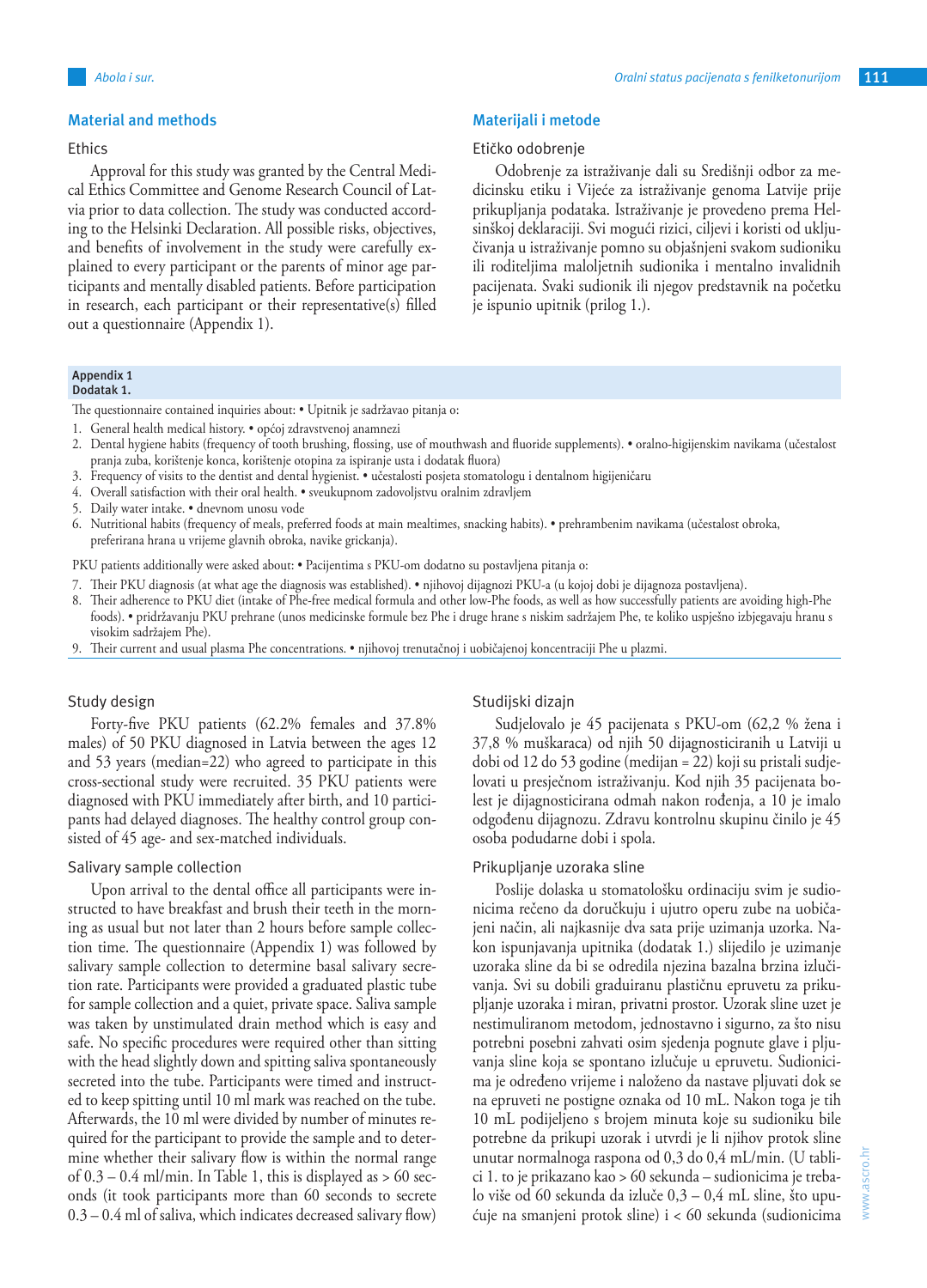and < 60 seconds (it took participants less than 60 seconds to secrete  $0.3 - 0.4$  ml of saliva, which indicates salivary flow within normal range).

Clinical examination of teeth and periodontal tissues

Salivary sample collection was followed by clinical examination of teeth and periodontal tissues. Clinical examination was carried out by a single dentist under appropriate and uniform lighting conditions. Dental status was assessed by identifying decayed teeth, missing teeth and filled surfaces of teeth (DMFS index) using visuo-tactile dental examination with a sharp dental probe, mirror, 3-1 syringe and dental magnifying loupes worn by the dentist. Several indices were used to assess oral hygiene and gingival health: CPITN index, Silness-Löe plaque index and Greene-Vermilion index. Values for these indices were determined by assessing the presence and abundance of plaque and calculus for specific teeth, measuring the depth of gingival sulci and/or periodontal pockets and evaluating gingival bleeding on probing with a periodontal probe.

Patients with CPITN scores of 1 and 2 were labelled as gingivitis patients, while patients with CPITN scores of 3 and 4 were classified as possible risk of periodontal disease.

## Statistical analysis

A statistical analysis was conducted using SPSS for Windows. A risk analysis was performed, and the magnitude of the risk was estimated by the odds ratio (OR) and its 95% confidence interval  $(95\% \text{ CI})$ . A p-value of <0.05 was considered to be an indicator of a statistically significant result.

#### **Results**

In total, 45 PKU patients and 45 healthy controls were examined. Table 1 represents the oral hygiene habits, professional oral hygiene necessity and basal salivary secretion rate for both PKU and control groups. The most striking difference between the two groups was observed in the frequency of tooth brushing; almost all the healthy controls (95.6%) reported brushing their teeth twice a day, whereas there were only 60% of PKU patients (p<0.001). There were also marked differences between the two groups in the use of dental floss and mouthwash. A smaller number of PKU patients reported using dental floss compared with control individuals (15.6% vs. 60.0%); however, a larger number of PKU patients used mouthwash (8.9% vs. 2.2%). Notably, a significantly greater number of PKU patients reported not using any interdental cleaning products (75.6% vs. 37.8%; p<0.001). A significant difference between the two groups was also observed in professional oral hygiene necessity, with more PKU patients requiring this procedure (93.3% vs. 53.3%) (OR=12.3, 95% CI: 3.3–45.4; p<0.001). The control group, on average, had a higher basal salivary secretion rate (63.6% of control group patients had a salivary flow rate within normal range, compared to 40% of PKU patients, p=0.03).

Clinical examination of teeth revealed a significantly smaller median number of filled teeth among PKU patients compared with control individuals  $(p<0.05)$  (Table 2). In contrast, PKU patients had a significantly larger mediKlinički pregled zuba i parodonta

Nakon uzimanja uzoraka sline slijedio je klinički pregled zuba i parodonta. Obavio ga je jedan kliničar u odgovarajućim i ujednačenim uvjetima osvjetljenja. Dentalni status ocjenjivan je identifikacijom zuba s karijesom, zuba koji nedostaju i ploha s ispunima (DMFS indeks) vizualno-taktilnim stomatološkim pregledom oštrom dentalnom sondom, ogledalom, 3 – 1 štrcaljkom i dentalnim povećalom. Za procjenu oralne higijene i zdravlja gingive upotrijebljeno je nekoliko indeksa: CPITN indeks, Silness-Löeov indeks plaka i Greene-Vermillionov indeks. Vrijednosti tih indeksa određene su procjenom prisutnosti i količine plaka i kamenca za određene zube, mjerenjem dubine gingivnih brazda i/ili parodontnih džepova i procjenom krvarenja gingive pri sondiranju parodontološkom sondom.

je trebalo manje od 60 sekunda da izluče 0,3 – 0,4 mL sline, što upućuje na protok sline unutar normalnoga raspona).

Pacijenti s CPITN ocjenama 1 i 2 označeni su kao pacijenti s gingivitisom, a oni s CPITN ocjenama 3 i 4 klasificirani kao pacijenti s mogućim rizikom od parodontitisa.

## *Statistička analiza*

Statistička analiza obavljena u programu SPSS-a za Windowse. Provedena je analiza rizika, a veličina rizika procijenjena je omjerom vjerojatnosti (OR) i njegovim 95-postotnim intervalom pouzdanosti (95 % CI). P-vrijednost < 0,05 smatrana je pokazateljem statistički značajnoga rezultata.

## **Rezultati**

Ukupno je pregledano 45 pacijenata s PKU-om i 45 zdravih kontrola. Tablica 1. prikazuje navike oralne higijene, potrebu za profesionalnom oralnom higijenom i bazalnu sekreciju sline za pacijente s PKU-om i kontrolnu skupinu. Najdojmljivija razlika između dviju skupina uočena je u učestalosti pranja zuba – gotovo svi zdravi ispitanici iz kontrolne skupine (95,6 %) rekli su da peru zube dva puta na dan, dok je to izjavilo samo 60 % pacijenata s PKU-om (p< 0,001). Također su postojale značajne razlike između dviju skupina u korištenju zubnoga konca i vode za ispiranje usta. Manje pacijenata s PKU-om koristilo se zubnim koncem u usporedbi s kontrolnom skupinom (15,6 % prema 60,0 %), ali više pacijenata s PKU-om upotrebljavalo je tekućinu za ispiranje usta (8,9 % prema 2,2 %). Zanimljivo je da je znatno više pacijenata s PKU-om izjavilo da ne upotrebljavaju nikakve proizvode za interdentalno čišćenje (75,6 % prema 37,8 %; p < 0,001). Značajna razlika između dviju skupina zabilježena je također u potrebi za profesionalnom oralnom higijenom, s tim da je više pacijenata s PKU-om zahtijevalo taj postupak (93,3 % prema 53,3 %) (OR = 12,3, 95 % CI: 3,3 – 45,4; p < 0,001). Kontrolna skupina imala je u prosjeku višu stopu bazalnoga izlučivanja sline (63,6 % ispitanika iz kontrolne skupine imalo je brzinu protoka sline unutar normalnoga raspona, u usporedbi s 40 % ispitanika s PKU-om, p = 0,03).

Kliničkim pregledom zuba ustanovljen je značajno manji medijan broja zuba s ispunima kod pacijenata s PKU-om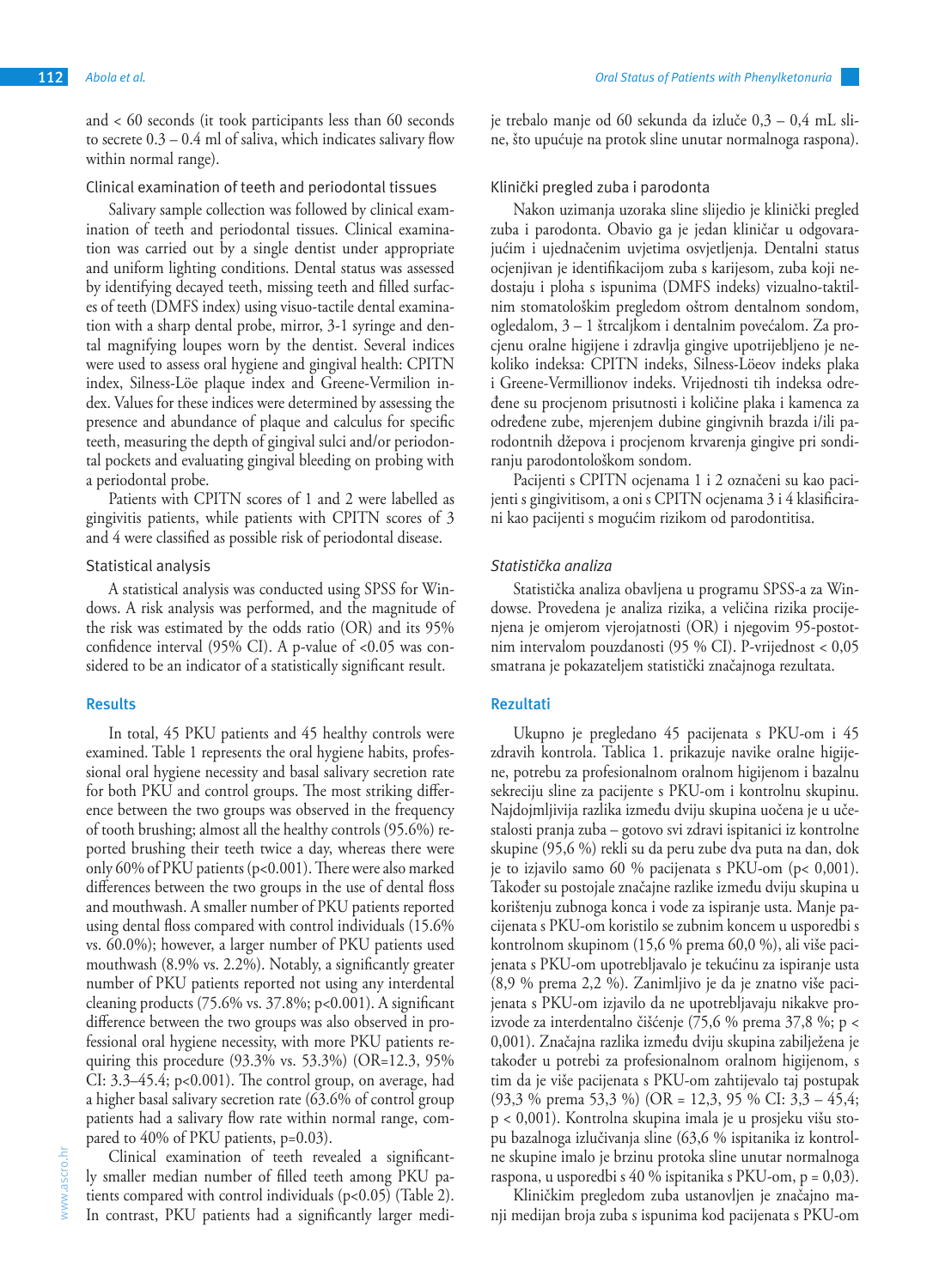| Table 1 Oral hygiene habits, professional oral hygiene necessity and basal salivary secretion rate in PKU patients and control group.    |
|------------------------------------------------------------------------------------------------------------------------------------------|
| Tablica 1. Oralno-higijenske navike, potreba za profesionalnom oralnom higijenom i bazalno izlučivanje sline kod pacijenata s PKU-om i u |

| kontrolnoj skupini                                |                                          |                                             |                                               |                               |                                  |                             |
|---------------------------------------------------|------------------------------------------|---------------------------------------------|-----------------------------------------------|-------------------------------|----------------------------------|-----------------------------|
|                                                   |                                          | Controls •<br>Kontrolna skupina<br>$(n=45)$ | PKU cases •<br>Pacijenti s PKU-om<br>$(n=45)$ | Total •<br>Ukupno<br>$(n=90)$ | <b>OR</b><br>$(95\% \text{ CI})$ | p-value* •<br>p-vrijednost* |
|                                                   | Do not brush •                           | $\theta$                                    | 5                                             | 5                             | 14.3<br>$(3.1 - 66.7)$           | < 0.001                     |
|                                                   | Ne pere                                  | $0\%$                                       | 11.1%                                         | 5.6%                          |                                  |                             |
| Frequency of tooth<br>brushing · Učestalost       | Once per day •<br>Jedanput na dan        | $\overline{2}$                              | 13                                            | 15                            |                                  |                             |
| pranja zuba                                       |                                          | 4.4%                                        | 28.9%                                         | 16.7%                         |                                  |                             |
|                                                   | Twice per day •                          | 43                                          | 27                                            | 70                            | ref                              |                             |
|                                                   | Dvaput na dan                            | 95.6%                                       | 60.0%                                         | 77.8%                         |                                  |                             |
|                                                   | Do not use $\bullet$<br>Ne upotrebljava  | 17                                          | 34                                            | 51                            | 5.1<br>$(2.05-12.6)$             | < 0.001                     |
|                                                   |                                          | 37.8%                                       | 75.6%                                         | 56.7%                         |                                  |                             |
| Interdental cleaning<br>products · Proizvodi za   | Dental floss .<br>Zubni konac            | 27                                          | 7                                             | 34                            | ref                              |                             |
| interdentalno čišćenje                            |                                          | 60.0%                                       | 15.6%                                         | 37.8%                         |                                  |                             |
|                                                   | Mouthwash •<br>Otopina za ispiranje      |                                             | 4                                             | 5                             |                                  |                             |
|                                                   |                                          | 2.2%                                        | 8.9%                                          | 5.6%                          |                                  |                             |
| Professional oral hygiene                         | Not necessary •                          | 21                                          | 3                                             | 24                            |                                  |                             |
| necessity · Potreba za                            | Nije potrebno                            | 46.7%                                       | 6.7%                                          | 26.7%                         | 12.3<br>$(3.3-45.4)$             | < 0.001                     |
| profesionalnom oralnom                            | Necessary · Potrebno                     | 24                                          | 42                                            | 66                            |                                  |                             |
| higijenom                                         |                                          | 53.3%                                       | 93.3%                                         | 73.3%                         |                                  |                             |
|                                                   | $< 60$ seconds $\bullet$<br>< 60 sekunda | 28                                          | 18                                            | 46                            | 2.6<br>$(1.1-6.2)$               | 0.03                        |
| Basal salivary secretion<br>rate · Bazalna brzina |                                          | 63.6%                                       | 40.0%                                         | 51.7%                         |                                  |                             |
| izlučivanja sline                                 | $> 60$ seconds $\bullet$                 | 16                                          | 27                                            | 43                            |                                  |                             |
| $\sim$ $\sim$ $\sim$ $\sim$ $\sim$                | > 60 sekunda                             | 36.4%                                       | 60.0%                                         | 48.3%                         |                                  |                             |

\*Fisher's exact test • Fisherov egzaktni test

| Table 2<br>Number or filled, extracted and carious teeth in PKU patients and control group.<br>Tablica 2. Broj zuba s ispunima, izvađenih zuba ili s karijesom kod pacijenata s PKU-om i u kontrolnoj skupini |                                                                                       |                                                                                                        |                                        |  |
|---------------------------------------------------------------------------------------------------------------------------------------------------------------------------------------------------------------|---------------------------------------------------------------------------------------|--------------------------------------------------------------------------------------------------------|----------------------------------------|--|
|                                                                                                                                                                                                               | Controls •<br>Kontrolna skupina<br>$(n=45)$<br>Median number (IQR) •<br>Medijan (IQR) | <b>PKU</b> cases •<br>Pacijenti s PKU-om<br>$(n=45)$<br>Median number (IQR) $\bullet$<br>Medijan (IQR) | $p$ -value* $\bullet$<br>p-vrijednost* |  |
| Filled teeth • Zubi s ispunima                                                                                                                                                                                | 6 (6)                                                                                 | 4(8)                                                                                                   | 0.021                                  |  |
| Extracted teeth · Izvađeni zubi                                                                                                                                                                               | 0(1)                                                                                  | 0(2)                                                                                                   | 0.07                                   |  |
| Carious teeth • Zubi s karijesom                                                                                                                                                                              | 1(2)                                                                                  | 4(6)                                                                                                   | < 0.001                                |  |
| *Mann-Whitney U test • Mann-Whitneyev U test; IQR – interquartile range • interkvartilni raspon                                                                                                               |                                                                                       |                                                                                                        |                                        |  |

an number of carious teeth than their control counterparts (p<0.001) (Table 2).

The values of oral hygiene indices were significantly higher in PKU patients than in control individuals (p<0.001; Appendices 2, 4, 5); Silness-Löe plaque index, OR=29.3 (95% CI: 3.7–232.4); CPITN index, OR=35.2 (95% CI: 4.5– 278.3); Greene-Vermillion index, OR=10.2 (95% CI: 2.8– 38.0).

Regarding oral health and time of PKU diagnosis, it can be recognized that delayed PKU diagnosis can increase the risk of periodontal disease development. 80% of patients with a delayed diagnosis were determined to already have or to be at risk of developing periodontal disease, compared to only 31.4% of PKU patients diagnosed before the age of two months (OR=8.7, 95% CI: 1.6-48.1; p<0.05) (Appendix 3). u usporedbi s kontrolnom skupinom (p < 0,05) (tablica 2.). Suprotno tomu, pacijenti s PKU-om imali su značajno veći medijan broja zuba s karijesom od svojih kontrolnih parova (p < 0,001) (tablica 2.).

Vrijednosti indeksa oralne higijene bile su značajno veće kod pacijenata s PKU-om nego u kontrolnoj skupini (p < 0,001; prilozi 2, 4, 5); Silness-Löeov indeks plaka, OR = 29,3 (95 % CI: 3,7 – 232,4); CPITN indeks, OR = 35,2 (95 % CI: 4,5 – 278,3); Greene-Vermillionov indeks, OR = 10,2 (95 % CI: 2,8 – 38,0).

Kad je riječ o oralnome zdravlju i vremenu postavljanja dijagnoze PKU-a, uočava se da odgođena dijagnoza može povećati rizik od pojave parodontitisa. Ustanovljeno je da 80 % pacijenata s odgođenom dijagnozom već ima parodontitis ili je u opasnosti da će se pojaviti, u usporedbi sa samo 31,4 % pacijenata s PKU-om dijagnosticiranim prije navršena dva mjeseca (OR = 8,7, 95 % CI: 1,6 – 48,1; p < 0,05) (dodatak 3.).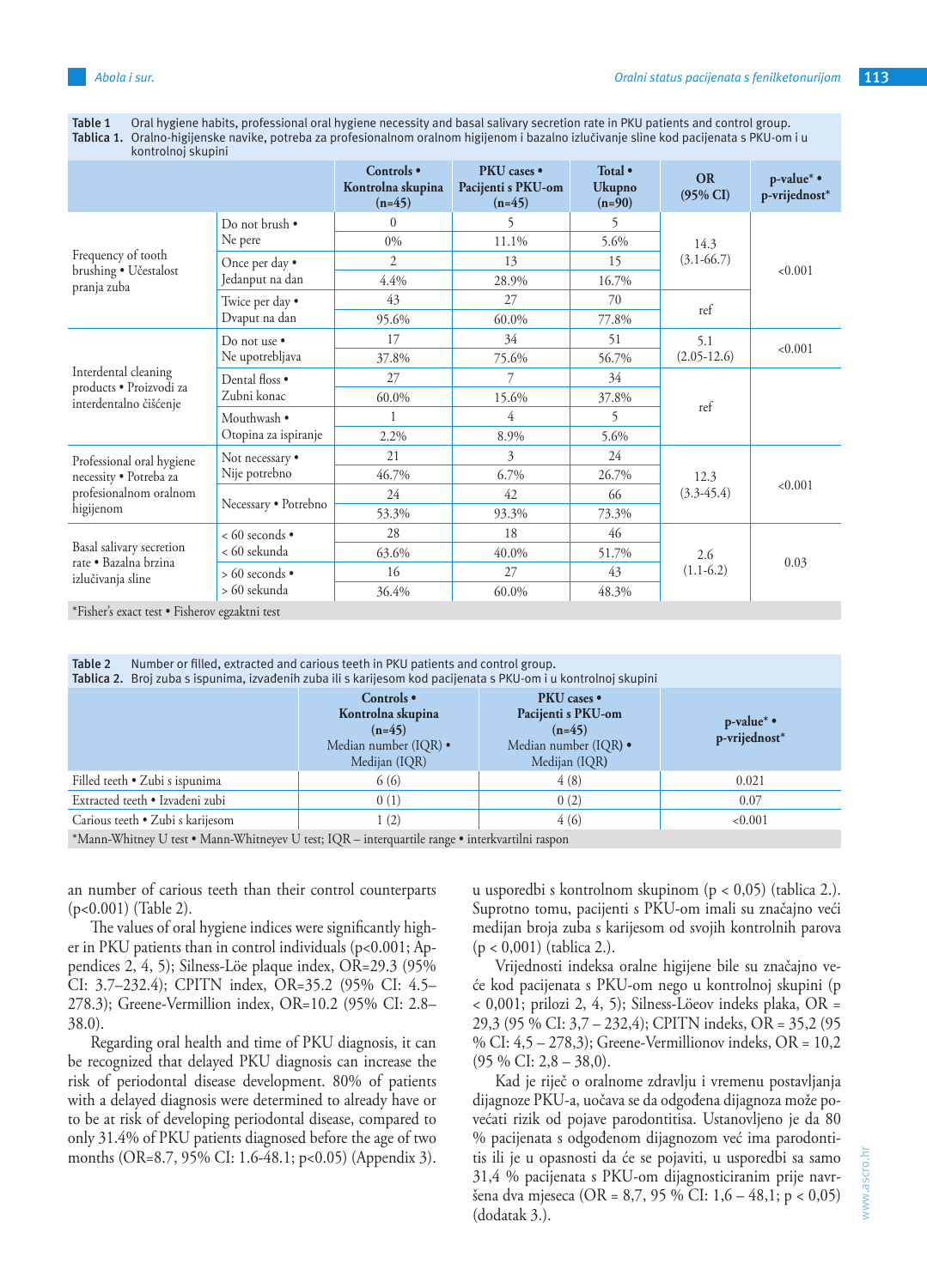#### **Appendix 2** CPITN index of the PKU and healthy control group.

**Dodatak 2.** CPITN indeks kod pacijenata s PKU-om i u zdravoj kontrolnoj skupini

|                                                                                         | Control group .<br>Kontrolna skupina<br>$(n=45)$ | <b>PKU</b> patients •<br>Pacijenti s PKU-om<br>$(n=45)$ |
|-----------------------------------------------------------------------------------------|--------------------------------------------------|---------------------------------------------------------|
| 0 (No present disease · nema bolesti)                                                   | 20                                               |                                                         |
|                                                                                         | 44.4%                                            | $2.2\%$                                                 |
|                                                                                         | 14                                               | 12                                                      |
| 1 (Gingival bleeding on probing • krvarenje gingive nakon sondiranja)                   | 31.1%                                            | 26.7%                                                   |
|                                                                                         | q                                                | 13                                                      |
| 2 (Supragingival and/or subgingival calculus • supragingivni i/ili subgingivni kamenac) | 20.0%                                            | 28.9%                                                   |
|                                                                                         | 2                                                | 12                                                      |
| 3 (Pathological pocket depth 4-5 mm · patološka dubina džepova 4 – 5 mm)                | 4.4%                                             | 26.7%                                                   |
|                                                                                         | $\Omega$                                         |                                                         |
| 4 (Pathological pocket depth >6mm · patološka dubina džepova > 6mm)                     | $0.0\%$                                          | 15.6%                                                   |
|                                                                                         | 45                                               | 45                                                      |
| Total • Ukupno                                                                          | 100.0%                                           | 100.0%                                                  |

#### **Appendix 3** Diagnosis time of PKU patients in association with risk of periodontal disease. **Dodatak 3.** Povezanost vremena dijagnoze PKU-a i rizika od parodontitisa

|                               |                  | Diagnosis • Dijagnoza |                    |                |
|-------------------------------|------------------|-----------------------|--------------------|----------------|
|                               |                  | Timely . Na vrijeme   | Delayed · Odgođena | Total • Ukupno |
|                               | $No \cdot Ne$    | 24                    |                    | 26             |
| Risk of Periodontal disease . |                  | 68.6%                 | 20.0%              | 57,8%          |
| Rizik od parodontitisa        | Yes $\bullet$ Da | 11                    |                    | 19             |
|                               |                  | 31.4%                 | 80.0%              | 42,2%          |
|                               |                  | 35                    | 10                 | 45             |
| Total • Ukupno                |                  | 100,0%                | 100.0%             | 100.0%         |



**Appendix 5** Silness & Löe, Greene- Vermillion index of PKU and healthy control group.

**Dodatak 5.** Indeksi CPITN, Silness-Löeov i Greene-Vermillionov kod pacijenata s PKU-om i u zdravoj kontrolnoj skupini

| Characteristic                  | Control, N=45 <sup>1</sup> | PKU, $N=451$ | p-value <sup>2</sup> |
|---------------------------------|----------------------------|--------------|----------------------|
| Silness Löe index               |                            |              | < 0.001              |
| $\mathbf{0}$                    | 18 (40%)                   | $1(2.2\%)$   |                      |
|                                 | 17 (38%)                   | 14 (31%)     |                      |
|                                 | $9(20\%)$                  | 15 (33%)     |                      |
| 3                               | $1(2.2\%)$                 | 15 (33%)     |                      |
| Greene-Vermillion index         |                            |              | < 0.001              |
|                                 | 19 (42%)                   | $3(6.7\%)$   |                      |
|                                 | 16(36%)                    | 10(22%)      |                      |
|                                 | $10(22\%)$                 | 16 (36%)     |                      |
| 3                               | $0(0\%)$                   | 16(36%)      |                      |
| $1.00(1.2D_{11}, \ldots, 1.01)$ |                            |              |                      |

<sup>1</sup>n(%) <sup>2</sup>Pearson's Chi-squared test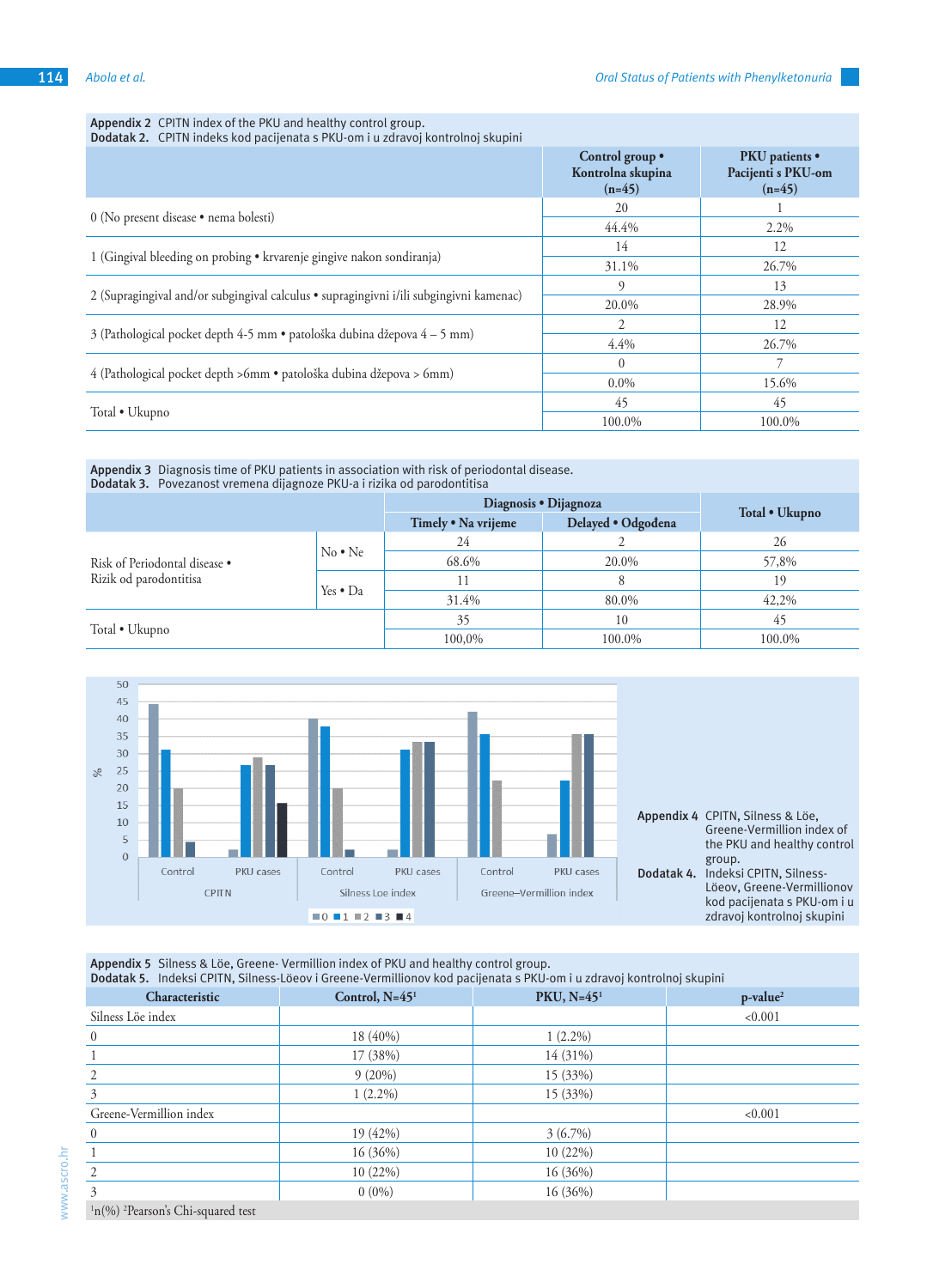## **Discussion**

Prior to conducting this study, it was evident to the authors that the subject of oral health in PKU patients requires more in-depth research as very few articles on this subject are available at present, and the past articles are predominantly focused on the oral health of children. Furthermore, the available studies have reported contradictory results. For example, Kilpatrick and colleagues (12), examined 40 children with PKU and found no difference in the amount of dental caries compared with age/sex-matched healthy controls. However, significantly greater number of children with PKU exhibited the signs of tooth wear compared to their healthy counterparts (33% vs. 24%). More recently, in line with our results, Ballikaya et al. (13), reported higher caries prevalence among PKU patients. Nevertheless, it should be noted that their study primarily examined very young patients (1 to 5 years old) and only a small percentage (16.2%) of children was older than 11 years. Again, in accordance with our results, da Costa Silveira et al. (14), found that 75% of PKU patients were at high risk of caries development. They concluded that caries prevention and treatment were of major importance in dental care of these patients. One of the most extensive studies on this subject was conducted by Singh-Hüsgen and colleagues (15). They examined the oral health of 283 children with PKU and found that they experienced higher caries levels than healthy controls, which is a finding similar to the one presented in the current study for adults with PKU.

Our study showed that PKU patients have a decreased salivary secretion rate compared to the control group. Shimazaki et al. (16), examined the association of salivary flow rate with dental caries prevalence and periodontal status among 2,110 Japanese adults and suggested that individuals with lower salivary flow rates have higher risks for both dental caries and periodontal disease. Saliva is an important factor in a plethora of oral functions, such as mastication, swallowing, antimicrobial activity and cleaning action. Saliva also influences oral health both through its non-specific physio-chemical properties, as well as through more specific effects (17).

Significant finding in our study was an increased risk of periodontal disease in PKU patients. This is in line with other studies. For example, Lucas et al. (18), found a significantly greater mean plaque score for 41 PKU patients compared with controls. Ballikaya et al. (13), found moderate plaque accumulation and gingival inflammation in PKU patients, with nearly all of them requiring professional oral hygiene procedures due to excessive plaque and calculus. The scores for several oral hygiene indices were noticeably higher for our PKU patients compared to their controls, thus indicating an increased periodontal disease risk. However, it should be noted that the CPITN index has some limitations as it is based on gradual scoring. It lacks measurement of tooth mobility and attachment loss, which are important clinical symptoms of periodontal disease. The CPITN index should not be the sole approach for diagnosing periodontal disease. It is merely a tool often used in epidemiological studies to determine if a patient is at risk of periodontal problems (19). The main

## **Rasprava**

Prije provedbe ovog istraživanja, autorima je bilo evidentno da oralno zdravlje kod pacijenata s PKU-om zahtijeva detaljnije istraživanje jer je dostupno vrlo malo radova o toj temi, a oni objavljeni radovi pretežno su bili usmjereni na oralno zdravlje djece. Nadalje, u dostupnim istraživanjima izvješćuje o kontradiktornim rezultatima. Na primjer, Kilpatrick i suradnici (12), pregledali su 40 djece s PKU-om i nisu pronašli nikakvu razliku u količini zubnoga karijesa u usporedbi sa zdravom kontrolnom skupinom podudarne dobi/ spola. Međutim, znatno više djece s PKU-om imalo je znakove trošenja zuba u usporedbi sa svojim zdravim vršnjacima (33 % prema 24 %). Nedavno, u skladu s našim rezultatima, Ballikaya i suradnici (13), izvijestili su o većoj prevalenciji karijesa među pacijentima s PKU-om. Ipak, treba napomenuti da su u njihovo istraživanje uglavnom bili uključeni vrlo mladi pacijenti (od 1 do 5 godina), a samo mali postotak (16,2 %) bio je stariji od 11 godina. U skladu s našim rezultatima, da Costa Silveira i suradnici (14), otkrili su da je 75 % pacijenata s PKU-om u visokom riziku od nastanka karijesa. Zaključili su da su prevencija i liječenje karijesa veoma važni u stomatološkoj skrbi za te pacijente. Jedno od najopsežnijih istraživanja o toj temi proveli su Singh-Hüsgen i suradnici (15). Ispitali su oralno zdravlje 283 djeteta s PKU-om i otkrili da su imali višu razinu karijesa od onih u zdravoj kontrolnoj skupini, što je sličan nalaz kao u ovom istraživanju za odrasle s PKU-om.

Naše istraživanje pokazalo je da pacijenti s PKU-om imaju smanjenu stopu izlučivanja sline u odnosu prema kontrolnoj skupini. Shimazaki i suradnici (16) ispitali su povezanost brzine protoka sline s prevalencijom zubnoga karijesa i parodontološkim statusom među 2110 odraslih Japanaca te sugerirali da osobe s nižim protokom sline imaju veći rizik od karijesa i parodontitisa. Slina je važan čimbenik u mnoštvu oralnih funkcija kao što su žvakanje, gutanje, antimikrobno djelovanje i djelovanje čišćenja. Slina također utječe na oralno zdravlje kako svojim nespecifičnim fizikalno-kemijskim svojstvima, tako i specifičnim učincima (17).

Važan nalaz u našem istraživanju bio je veći rizik od parodontitisa kod pacijenata s PKU-om. To je u skladu s drugim istraživanjima. Na primjer, Lucas i suradnici (18) pronašli su značajno veći srednji rezultat plaka za 41 pacijenta s PKU-om u usporedbi s kontrolom. Ballikaya i suradnici (13) otkrili su umjereno nakupljanje plaka i upalu gingive kod pacijenata s PKU-om, pri čemu su gotovo svi zahtijevali profesionalne postupke oralne higijene zbog prekomjerne količine plaka i kamenca. Ocjene za nekoliko indeksa oralne higijene bili su primjetno viši za naše pacijente s PKU-om u usporedbi s njihovim kontrolama, što upućuje na povećani rizik od parodontitisa. No treba napomenuti da CPITN indeks ima neka ograničenja jer se temelji na postupnom ocjenjivanju. Nedostaje mjerenje pomičnosti zuba i gubitka pričvrstka, što su važni klinički pokazatelji parodontitisa. Taj indeks ne bi trebao biti jedini parametar za dijagnosticiranje parodontitisa, on je samo alat koji se često upotrebljava u epidemiološkim istraživanjima da bi se utvrdilo je li pacijent u opasnosti od parodontoloških problema (19). Glavni čimbenik rizika za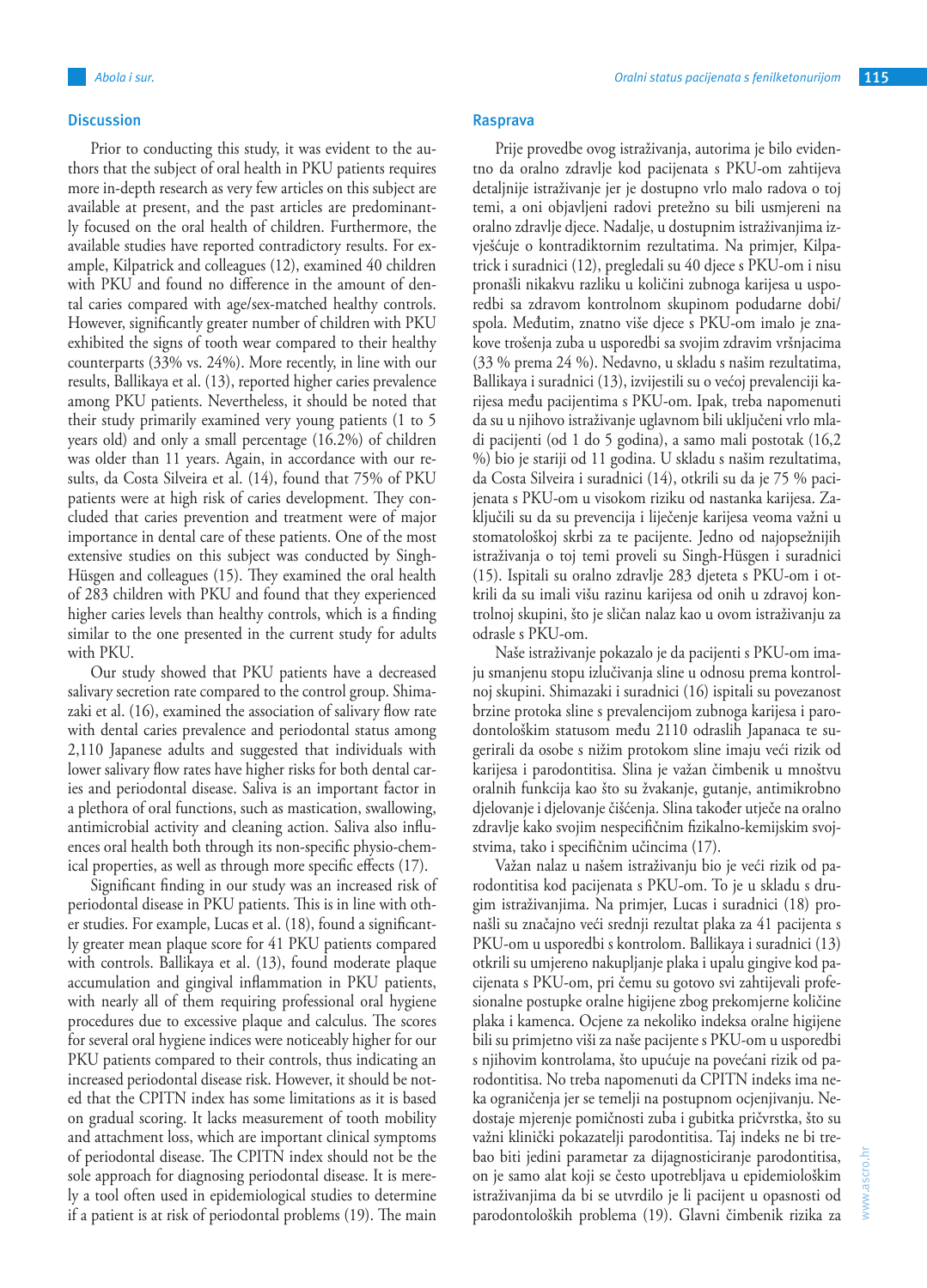risk factor for periodontal disease development is a constant presence of dental plaque (20). As expected from previous reports, most of our PKU patients struggled with maintaining good oral hygiene habits, brushing their teeth once a day or only a couple of times a week. Consequently, this is likely to lead to plaque accumulation and, over time, to periodontal disease. Oral hygiene and gingival health were significantly worse for the examined PKU patients compared to the control group, indicating that most PKU patients are at risk of periodontal disease.

Interestingly, there is evidence from previous studies that periodontal disease development can also be influenced by diet. The management of PKU involves adherence to a lowprotein diet. It is essential to restrict the intake of Phe to only the amount necessary for normal protein synthesis that can ensure growth and development. Additionally, to make up the energy requirements, their diets are often high in carbohydrates, which are usually taken frequently throughout the day (12). This type of diet is highly cariogenic and potentially erosive. Furthermore, PKU patients often reported snacking every two hours throughout the day, which can also be associated with a higher risk of caries development (12). It has been reported that an exceeded amount of carbohydrates can promote chronic inflammatory diseases (21,22). Moreover, nutritional factors have been implicated in several chronic inflammatory diseases that are associated with periodontitis.

Periodontitis is associated with low micronutrient levels in serum/plasma which may result from dietary and/or lifestyle factors (23). Growing evidence shows that a carbohydrate-rich diet increases the risk of inflammation and gingival bleeding. A diet low in carbohydrates, rich in omega-3 fatty acids, rich in vitamin C and D, and rich in fibre can significantly reduce gingival and periodontal inflammation (24-26). Omega-3 long-chain polyunsaturated fatty acid levels are often reduced for PKU patients, because the primary dietary source of these fatty acids is oily seafood (27,28). Indeed, Bosdet et al. (28), examined 35 adults with PKU (aged 18–46) and found that plasma docosahexaenoic acid (an omega-3 fatty acid found in cold-water, fatty fish)- levels were significantly lower compared to controls.

Despite all the aforementioned oral disease risk factors, our questionnaire revealed that PKU patients visit the dentist significantly less frequently than their healthy counterparts. Prevention of dental caries and periodontal disease depends on the patient's home care measures and regular dental visits. Gingivitis is the only stage of periodontal disease that is reversible, as long as the patient implements and maintains an impeccable oral hygiene routine (29). To avert severe periodontal disease development, it is crucial to implement preventive measures, such as patient information and motivation on how and why to improve their oral hygiene routine (30,31). Patients who visit their dentists frequently are more likely to maintain a good rapport with them and therefore will be better informed and motivated to take care of their oral health. Periodontal disease should be diagnosed and treated as early as possible with professional oral hygiene procedures and periodontal treatment (32). Ultimately, PKU patients should be reminded and motivated by their genetirazvoj parodontitisa jest stalna prisutnost zubnog plaka (20). Kao što se i očekivalo na temelju doadašnjih izvješća, većina naših pacijenata s PKU-om imala je problema s održavanjem oralne higijene, pranjem zuba jedanput na dan ili samo nekoliko puta na tjedan. Posljedično, to će vjerojatno rezultirati nakupljanjem plaka i, s vremenom, pojavom parodontitisa. Oralna higijena i zdravlje gingive bili su znatno lošiji kod pacijenata s PKU-om u odnosu prema kontrolnoj skupini, što pokazuje da je većina pacijenata s PKU-om u riziku od parodontitisa.

Zanimljivo je da postoje dokazi u dosadašnjim istraživanjima da na pojavu parodontitisa može utjecati i prehrana. Liječenje PKU-a uključuje prehranu s niskim udjelom proteina. Bitno je ograničiti unos Phe samo na količinu potrebnu za normalnu sintezu proteina koja može osigurati rast i razvoj. Osim toga, kako bi nadoknadili energijske potrebe, njihova prehrana često je bogata ugljikohidratima koji se obično često konzumiraju tijekom dana (12). Ta vrsta prehrane vrlo je kariogena i potencijalno erozivna. Nadalje, pacijenti s PKU-om često su prijavljivali da danju grickaju svaka dva sata, što također može biti povezano s većim rizikom od pojave karijesa (12). Prijavljeno je da prekomjerna količina ugljikohidrata može potaknuti kronične upalne bolesti (21, 22). Štoviše, nutritivni čimbenici uključeni su u nekoliko kroničnih upalnih bolesti koje su povezane s parodontitisom.

Parodontitis je povezan s niskim razinama mikronutrijenata u serumu/plazmi, što može biti posljedica prehrane i/ ili načina života (23). Dokazi pokazuju da prehrana bogata ugljikohidratima povećava rizik od upale i krvarenja gingive. Prehrana s malo ugljikohidrata, bogata omega-3 masnim kiselinama, vitaminima C i D te vlaknima može znatno smanjiti upalu gingive i parodonta (24 - 26). Razine dugolančanih polinezasićenih masnih kiselina omega-3 često su smanjene kod pacijenata s PKU-om, jer je primarni izvor tih masnih kiselina masna morska hrana (27,28). Bosdet i suradnici(28), pregledali su 35 odraslih osoba s PKU-om (u dobi od 18 do 46 godina) i otkrili da su razine dokozaheksaenske kiseline u plazmi (omega-3 masne kiseline pronađene u hladnoj vodi, masnoj ribi) bile značajno niže u usporedbi s kontrolom.

Unatoč svim navedenim čimbenicima rizika za oralne bolesti, naš upitnik otkrio je da pacijenti s PKU-om znatno rjeđe posjećuju stomatologa od svojih zdravih parova. Prevencija karijesa i parodontitisa ovisi o mjerama kućne higijene pacijenta i redovitim posjetima stomatologu. Gingivitis je jedini reverzibilni stadij parodontalne bolesti sve dok pacijent primjenjuje i održava besprijekornu oralnu higijenu (29). Da bi se spriječio razvoj teškoga parodontitisa, ključne su preventivne mjere kao što je informiranje pacijenata i motivacija kako i zašto poboljšati oralnu higijenu(30,31). Pacijenti koji često posjećuju stomatologa vjerojatnije će imati dobar odnos s njime i zato će biti bolje informirani i motivirani da se skrbe o svojemu oralnome zdravlju. Parodontitis treba dijagnosticirati i liječiti što je prije moguće profesionalnim postupcima oralne higijene i parodontološkom terapijom (32). U konačnici, pacijente s PKU-om treba motivirati tijekom svakoga rutinskoga posjeta i podsjetiti koliko su važne pravilne navike kad je riječ o oralnoj higijeni i česti posjeti stomatologu i dentalnom higijeničaru.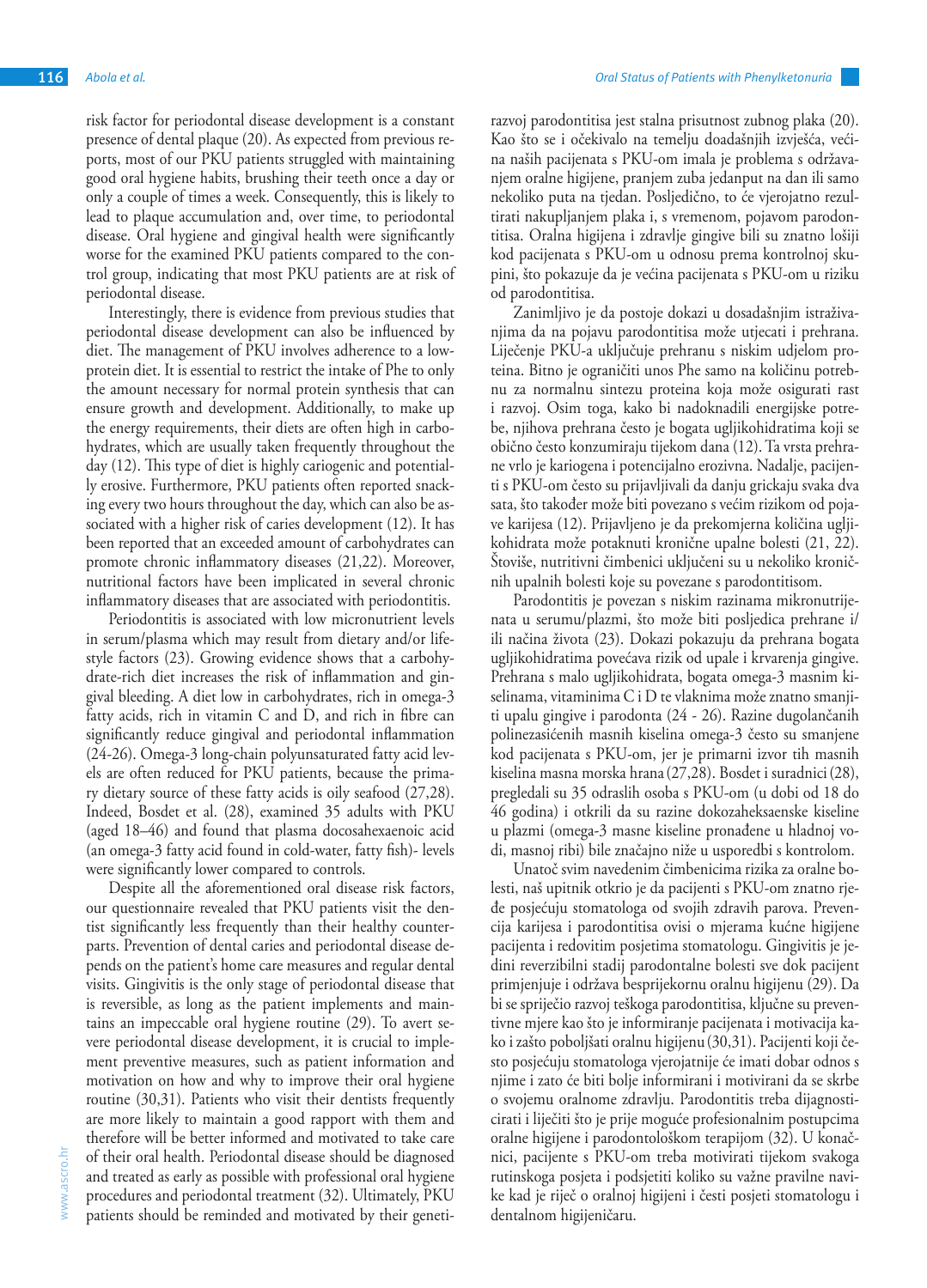cist during every routine visit about the importance of proper oral hygiene habits and frequent visits to the dentist and hygienist.

There has been great speculation concerning the possible reasons for high caries incidence in PKU patients. A priority of parents of children with PKU is maintaining an optimal general health and daily functioning of the child rather than focusing on prevention of oral disease. Children with chronic medical conditions and their families have many pressures placed upon them and there is often a delay in seeking dental care as it is simply not a priority (33). Another important variable that determines the overall wellbeing of PKU patients, including their oral health, is the level of education of the parents. It has been reported that the higher the education level of the parents, the greater the understanding of the disease and the greater the support for the affected child (34). As for adults with PKU, it has been proposed that the increased risk of oral health issues may be due to social burdens. The families of children with PKU face several social issues throughout their childhood, as well as difficulties obtaining the recommended amino acid mixture and providing proper nutrition. In the 1990s, the economic situation in Latvia was poor and the availability of various fruits and vegetables was limited, resulting in increased consumption of starchy products and simple carbohydrates. An increased consumption of such staples has long been determined to be one of the main causes of dental caries and periodontal diseases. Patients who are diagnosed with PKU later in life do not practice a healthy lifestyle, which is optimal for their condition. They have not followed a strict Phe-free diet for years and have not taken the prescribed amino acid formula. Consequently, their general health and mental development are affected and it becomes more difficult to take proper care of their oral health. As detailed in the current article, just over a half of the 45 PKU patients reported brushing their teeth twice a day and only a quarter reported using supplementary dental care products. Previous studies have reported that adult patients feel a sense of guilt about this (35).

It is important for geneticists, dentists and general practitioners to be aware of the findings of this study and previous studies regarding PKU patients and their oral health. Although more research is needed on this subject, it is currently evident that oral health is an issue for PKU patients. Therefore, all medical specialists who encounter PKU patients should recommend early oral health care to spare them future dental costs and the discomfort of toothache and periodontal disease.

## **Conclusions**

Overall, PKU patients have a significantly worse dental and periodontal status than healthy controls. PKU patients in the current study had a higher prevalence of carious teeth than controls. The values of oral hygiene indices (Silness-Löe plaque index, CPITN index and Greene-Vermillion index) were significantly higher in PKU patients compared to controls, indicating a worse oral health status and an increased risk of periodontal disease. PKU patients with the

Uveliko se nagađalo o mogućim razlozima za visoku incidenciju karijesa kod pacijenata s PKU-om. Prioriteti roditelja djece s PKU-om više su u održavanju optimalnoga općega zdravlja i svakodnevnog funkcioniranja djeteta, a ne u prevenciji oralnih bolesti. Djeca s kroničnim zdravstvenim stanjima i njihove obitelji pod mnogim su pritiscima i često se kasno traži stomatološka skrb jer jednostavno nije prioritet (33). Još jedna važna varijabla koja određuje opću dobrobit pacijenata s PKU-om, uključujući njihovo oralno zdravlje, jest stupanj obrazovanja roditelja. Zna se da što je viši stupanj obrazovanja roditelja, to je bolje razumijevanje bolesti i veća je potpora oboljelom djetetu (34). Kada je riječ o odraslima s PKU-om, predloženo je da povećani rizik od problema s oralnim zdravljem može biti posljedica društvenih opterećenja. Obitelji djece s PKU-om tijekom njihova djetinjstva suočavaju se s nekoliko socijalnih problema te s poteškoćama u dobivanju preporučene mješavine aminokiselina i osiguravanju pravilne prehrane. Devedesetih godina prošlog stoljeća ekonomska situacija u Latviji bila je loša, a dostupnost različitoga voća i povrća ograničena, što je rezultiralo povećanom potrošnjom škrobnih proizvoda i jednostavnih ugljikohidrata. Već dugo se zna da je povećana potrošnja takvih osnovnih namirnica jedan od glavnih uzroka karijesa i parodontitisa. Pacijenti kojima se dijagnosticira PKU poslije u životu ne prakticiraju optimalan način života potreban za svoje stanje. Godinama se ne drže stroge dijete bez Phe i ne uzimaju propisanu formulu aminokiselina. To utječe na njihovo opće zdravlje i mentalni razvoj, što otežava pravilnu brigu o oralnome zdravlju. Kao što je detaljno opisano u ovom članku, nešto više od polovine od 45 pacijenata s PKU-om izjavilo je da pere zube dva puta na dan, a samo četvrtina rekla je da upotrebljava dodatne proizvode za njegu zuba. U dosadašnjim istraživanjima istaknuto je da odrasli pacijenti zbog toga osjećaju krivnju (35).

Važno je da genetičari, stomatolozi i liječnici opće prakse budu svjesni nalaza u ovom istraživanju ali i dosadašnjih istraživanja o pacijentima s PKU-om i njihova oralnoga zdravlja. Iako je potrebno više istraživanja o toj temi, trenutačno je očito da je oralno zdravlje problem za pacijente s PKU- om. Zato bi svi liječnici specijalisti koji rade s pacijentima s PKUom trebali preporučiti ranu oralnu zdravstvenu zaštitu kako bi ih poštedjeli budućih stomatoloških troškova i nelagode zbog zubobolje i parodontitisa.

## **Zaključci**

Općenito, pacijenti s PKU-om imaju znatno lošiji dentalni i parodontološki status od onih u zdravoj kontrolnoj skupini. Pacijenti s PKU-om u aktualnom istraživanju imali su veću prevalenciju zuba s karijesom od kontrolne skupine. Vrijednosti indeksa oralne higijene (Silness-Löeov plak indeks, CPITN indeks i Greene-Vermillionov indeks) bile su značajno veće kod pacijenata s PKU-om u odnosu prema kontrolnoj skupini, što upućuje na lošije stanje oralnoga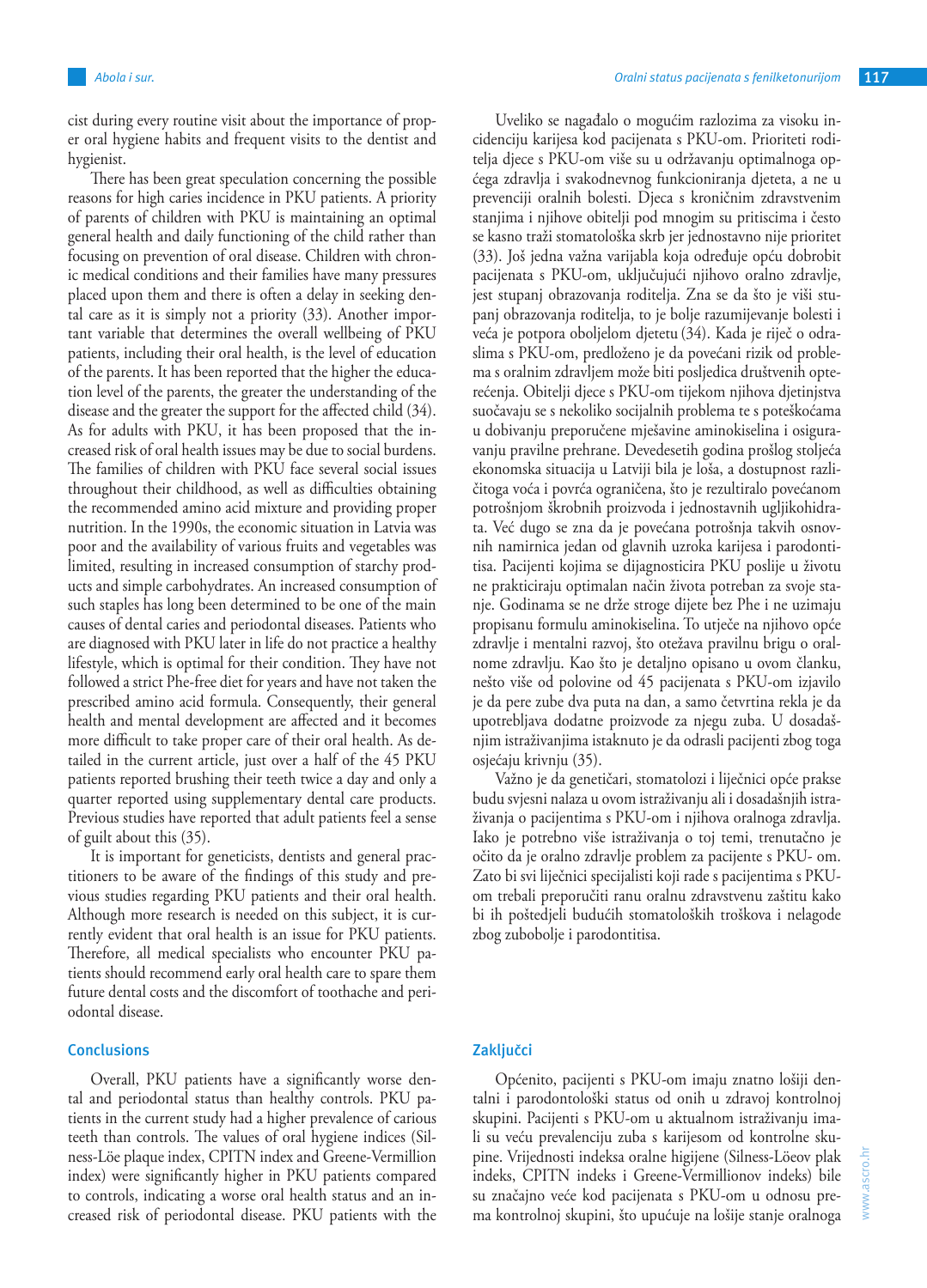highest caries prevalence were those who got a delayed PKU diagnosis. PKU patients with the highest caries prevalence showed the least interest in regular visits to the dentist and oral hygienist, according to their questionnaires. In contrast, individuals who were diagnosed with PKU during neonatal screening and followed a low-protein diet properly were more likely to visit the dentist and dental hygienist regularly. Consequently, they had a better dental/ gingival health status.

Almost all PKU patients who participated in the current study required professional oral hygiene procedure. Additionally, they predominantly had a decreased basal salivary secretion rate. Evidence shows that PKU patients are at an increased risk of periodontal disease, and they should be informed about it. An effective way of increasing their awareness could be regular reminders from their healthcare professionals that regular dental visits are essential for maintaining optimal general and oral health. A timely diagnosis might be an important prerequisite to reduce the risk of periodontal disease development among PKU patients. PKU patients should visit the dentist regularly in order to ensure early diagnosis of caries and periodontal disease, and the dental hygienist every 3 to 6 months to prevent plaque and calculus buildup. Furthermore, they need to be recommended to rinse their mouth with water immediately after consuming PKU formula to counteract the acidity in their oral cavity.

### **Conflict of interest**

The authors have reported no conflicts of interest.

**Author's contribution: I.A.** – Study concept and design, analysis and interpretation of data, clinical examination; **D.E.E**. – Acquisition of data, assistance in clinical examination; **I.S.** – Critical revision of the manuscript, administrative support; **A.B.** – Critical revision of the manuscript, recruiting of patients; **L.G.** - Statistical analysis, administrative, technical support; **M.A.** – Study supervision, drafting of the manuscript, treatment of PKU patients and recruiting them

#### **Sažetak**

**Uvod:** Fenilketonurija (PKU) je autosomno recesivni nasljedni poremećaj metabolizma fenilalanina koji nastaje zbog nedostatka fenilalanin hidroksilaze. Cilj ovog istraživanja bio je procijeniti dentalni status i parodontološko zdravlje pacijenata s PKU-om u Latviji. **Materijal i metode:** Za istraživanje poprečnoga presjeka odabrano je 45 pacijenata s PKU-om i kontrolna skupina podudarne dobi/spola. Njihove anamnestičke podatke, parodontološko zdravlje i dentalni status procijenio je iskusni stomatolog. **Rezultati:** Dentalna i parodontološka klinička procjena pokazala je da je medijan broja zuba s ispunima značajno manji među pacijentima s PKU-om u usporedbi s kontrolnom skupinom (p = 0,021). Pacijenti s PKU-om imali su značajno veći medijan broja zuba s karijesom od zdravih ispitanika (p < 0,001). Značajne razlike između pacijenata s PKU-om i kontrolne skupine uočene su za nekoliko indeksa oralne higijene (p < 0,001): Silness-Löeov indeks plaka, OR = 29,3 (95 % CI: 3,7 -2 32,4); CPITN indeks, OR = 35,2 (95% CI: 4,5 – 278,3); Greene-Vermillionov indeks, OR = 10,2 (95 % CI: 2,8 – 38,0), a tu je i potreba za uklanjanjem kamenca, OR = 12,3 (95 % CI: 3,3 – 45,4). **Zaključak:** Utvrđeno je da su dentalni status i parodontološko zdravlje pacijenata s PKU-om znatno lošiji u odnosu prema zdravim ispitanicima u kontrolnoj skupini. To je vjerojatno zbog redovite konzumacije formule za PKU i poteškoća koje imaju mentalno i/ili tjelesno invalidni pacijenti s PKU-om kada je riječ o održavanju oralne higijene. Kako bi spriječili karijes i parodontološke bolesti, profesionalna oralna higijena bila bi pacijentima s PKU-om potrebna svakih tri do šest mjeseci. Nadalje, trebali bi steći naviku ispiranja usta vodom odmah nakon konzumiranja formule za PKU kako bi smanjili kiselost u usnoj šupljini.

#### **References**

1. Shah TJ, Baria D, Brahmbhatt S, Ramavataram DVSS. Management of phenylketonuria: Current and future perspectives. Indian J Forensic Med Toxicol. Published online 2021.

zdravlja i povećan rizik od parodontitisa. Pacijenti s PKU-om s najvećom prevalencijom karijesa bili su oni koji su dobili odgođenu dijagnozu PKU-a. Pacijenti s PKU-om s najvećom prevalencijom karijesa, prema podatcima iz upitnika, pokazali su najmanji interes za redovite posjete stomatologu i oralnom higijeničaru. Suprotno tomu, osobe kojima je dijagnosticiran PKU tijekom neonatalnoga probira i pravilno su slijedile dijetu s niskim udjelom proteina, češće su redovito posjećivale stomatologa i dentalnoga higijeničara i posljedično imale bolji zdravstveni status zuba i gingive.

Gotovo svi pacijenti s PKU-om koji su sudjelovali u aktualnom istraživanju zahtijevali su profesionalnu oralnu higijenu. Uz to, pretežno su imali smanjenu bazalnu sekreciju sline. Dokazi pokazuju da su pacijenti s PKU-om izloženi povećanom riziku od parodontitisa te ih o tome treba obavijestiti. Učinkovit način da se poveća njihova svijest o tome može biti redovito podsjećanje liječnika da su redoviti posjeti stomatologu nužni za održavanje optimalnoga općega i oralnoga zdravlja. Pravodobna dijagnoza može biti važan preduvjet za smanjenje rizika od pojave parodontitisa kod pacijenata s PKU-om. Pacijenti s PKU-om trebaju redovito posjećivati stomatologa kako bi se osigurala rana dijagnoza karijesa i parodontitisa, a dentalnog higijeničara svakih 3 do 6 mjeseci kako bi spriječili nakupljanje plaka i kamenca. Nadalje, preporučuje se ispirati usta vodom odmah poslije konzumacije PKU formule da bi se spriječila kiselost u usnoj šupljini.

### **Sukob interesa**

Autori nisu bili u sukobu interesa.

**Doprinos autora: I. A.** – koncept i dizajn istraživanja, analiza i interpretacija podataka, klinički pregled; **D. E. E.** – prikupljanje podataka, pomoć pri kliničkom pregledu; **I. S.** – kritička revizija rukopisa, administrativna potpora; **A. B.** – kritička revizija rukopisa, odabir pacijenata; **L. G.** – statistička analiza, administrativna i tehnička potpora; **M. A.** – nadzor istraživanja, pisanje teksta, liječenje pacijenata s PKU-om.

> **Zaprimljen:** 7. listopada 2021. **Prihvaćen:** 28. travnja 2022.

**Adresa za dopisivanje** Dr. I. Abola, DDS Rīga Stradiņš University, Rīga, Latvia Department of Conservative Dentistry and Oral Health Dzirciema street 20, LV-1007 abola.iveta@gmail.com

**MeSH pojmovi:** fenilketonurija, oralno zdravlje, parodontitis

2. Ogier De Baulny H, Abadie V, Feillet F, De Parscau L. Management of phenylketonuria and hyperphenylalaninemia. J Nutr. 2007 Jun;137(6 Suppl 1):1561S-1563S; discussion 1573S-1575S.